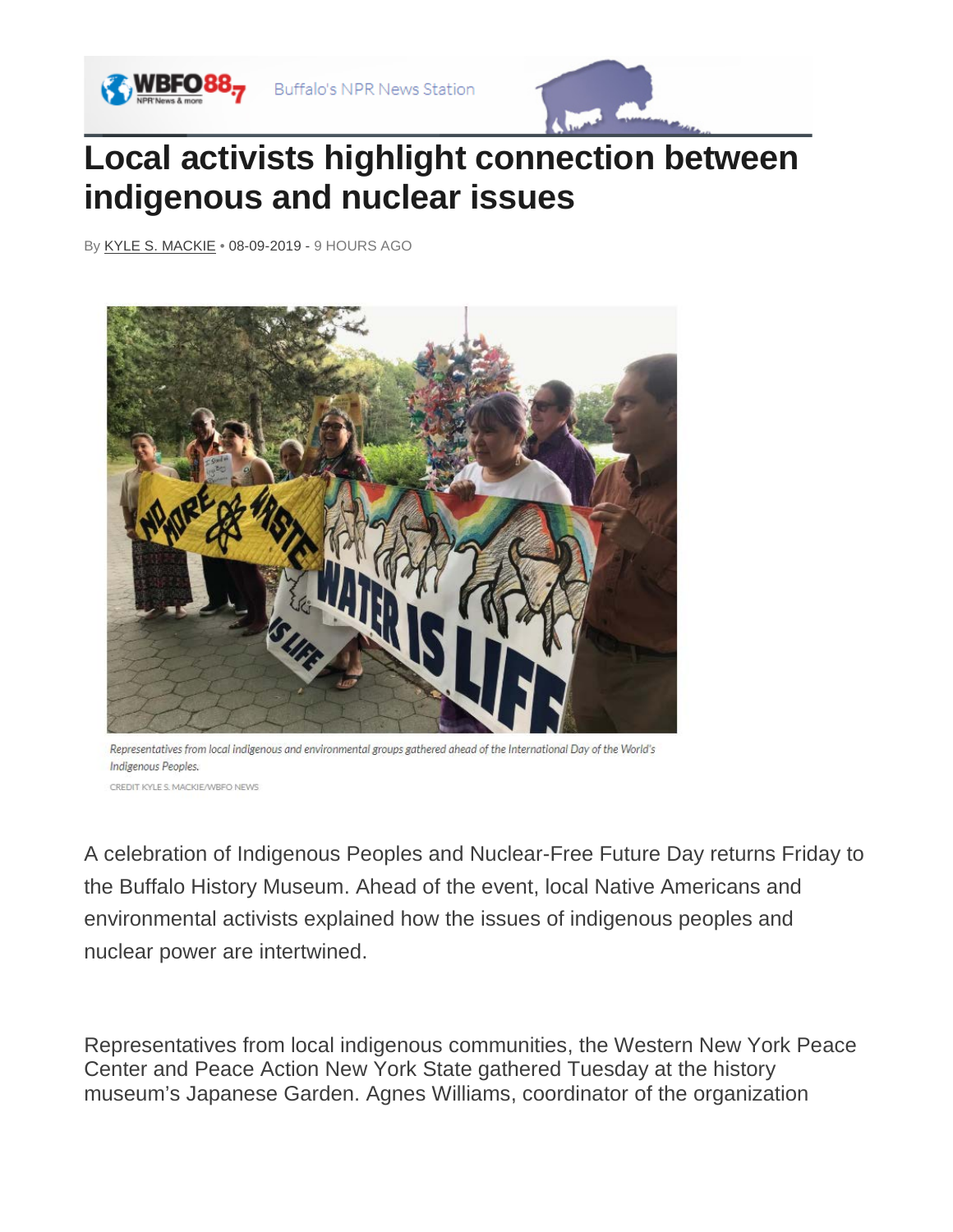



Indigenous Women's Initiatives, helped hold up two colorful banners that read, "No More Waste" and "Water is Life."

"The nuclear issue is very important to us as indigenous people because we're on the beginning and the end of the nuclear chain, at uranium mining and waste disposal," said Williams, who is a member of the Seneca Nation.

Williams and other speakers discussed the long history of indigenous land around the world and in the U.S. being taken and used for mining, testing of nuclear weapons and then disposal of radioactive waste.

"We thank indigenous wisdom for the guidance," said Victoria Ross, executive director of WNY Peace Center. "All of our issues are connected. We are working to #UniteTheStruggles."

There's at least one local example of nuclear waste disposal going awry: The West Valley Demonstration Project, which operated under Nuclear Fuel Services from 1966 to 1972. Despite its brief tenure, the site accumulated more than 600,000 gallons of high-level waste in onsite storage tanks, according to the Union of Concerned Scientists. West Valley also had an "alarming" record of worker exposures to radiation.

Jason Corwin, media director for the Seneca Nation, said West Valley "was supposed to be a technological breakthrough for reprocessing this waste into usable fuel again. Instead, it was a huge technological failure."